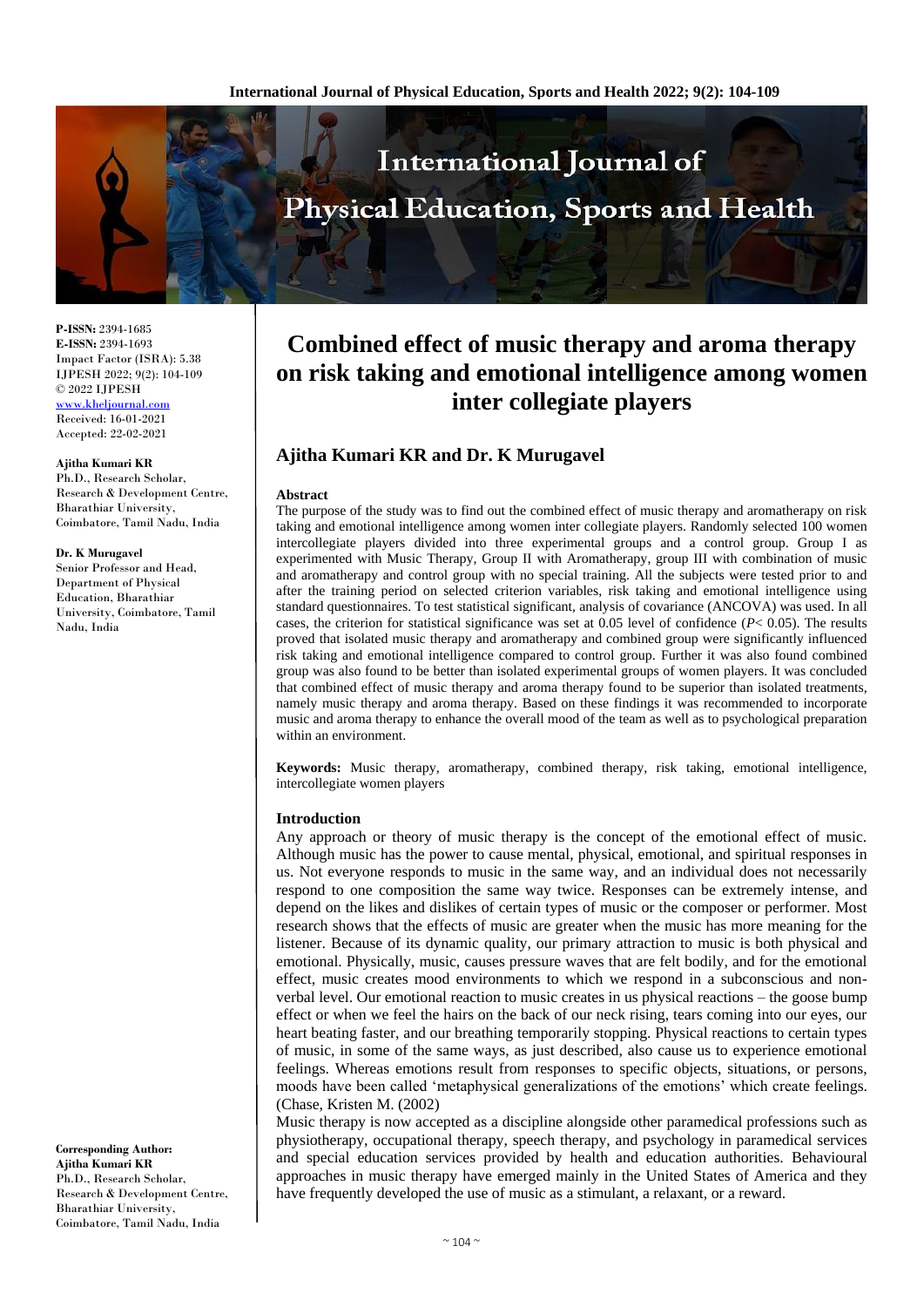In addition, the structure and properties of music have been applied and manipulated to achieve development, growth, and improvement.

The psychology of music is a relatively new area of study and is not established as a profession or a research field, but from an international perspective, the psychology of music can be characterized as an exciting interdisciplinary science at the point of intersection between musicology, psychology, acoustics, sociology, anthropology, and neurology. Important topics within this area include:

- $\blacksquare$  The function of music in the life and history of mankind
- The function of music in the life and identity of a person
- Auditory perception and musical memory
- Auditory imagery
- The brain's processing of musical inputs
- The origin of musical abilities and the development of musical skills
- The meaning of music and musical preferences for the forming of identity
- The psychology of music performance and composition.

Perhaps the most widespread and popular use of aromatherapy is for stress relief. The aromatic compounds from many different essential oils are known as relaxants and can help soothe your mind and eliminate anxiety. This is what most people who perform aromatherapy at home use it for since the mixtures are very simple and the research on this aspect of aromatherapy is very well-known and widely studied. Some of the best essential oils for stress relief are lemon oil, lavender, bergamot, and peppermint, vetiver, and ylang-ylang essential oils. Certain studies have also shown that lemon oil can improve mood and reduce outbursts of anger.

Aromatherapy is very commonly used to eliminate feelings of depression, and due to the very complicated side effects of pharmaceutical antidepressants, this is a very important function of aromatherapy. While this is useful as a complementary treatment, psychological help or counselling should be sought out if depression continues or worsens. In terms of the best essential oils to use for reducing depression, most specialists suggest peppermint, chamomile, lavender, and jasmine. (Ball, Emily L. et al. (2020)<sup>[3]</sup>.

Emotional Intelligence can be summed up as recognition of different emotional states, assessing the effects of emotions on behaviour, and the ability to switch into the best emotional state to manage a specific situation. Success in sport is often associated with vigour and anger. Importantly, emotionally intelligent people can get themselves into the appropriate emotional states for the demands of the situation. If the situation requires high arousal, emotionally intelligent people are good at getting themselves psyched up and prepared. Equally, if the situation requires calmness, emotionally intelligent people are good at relaxing themselves. Athletes that perform in the zone effectively regulate their emotions. (Beldoch, Michael; Davitz, Joel Robert (1976)<sup>[1]</sup>.

Taking risks is an integral part of life and is part of growing up. If we don't take risks, we never understand our capabilities and we never discover new ways of experiences. Nowadays, the world is more competitive in the perspectives of progress. Doing or trying new things and seeking new knowledge or testing the boundaries, occurs throughout all the developmental stages of a person, and for these extensive activities, risk-taking is required. Comes to risk-taking, an individual's behaviour is two extremes to which they are fighting against. Some people are reluctant to take risks,

demanding guaranteed results but some are not so. Some people take risks easily, believing that their willingness to take risk make them brave. Taking risks will uplift our selfconfidence and self-respect, help to empower us to feel stronger (Kaplan, S.; Garrick, B.J. (1981)<sup>[9]</sup>.

The oils may activate certain areas of the brain, like the limbic system, which plays a role in emotions. They could also have an impact on the hypothalamus, which may respond to the oil by creating feel-good brain chemicals like serotonin.(Adams, Robert P.  $(2007)$ <sup>[1]</sup> Research shows that aromatherapy can have health benefits. It may ease stress, anxiety, have health benefits. It may and depression. May boost feelings of relaxation, improve sleep, help improve quality of life for people with long-term health problems like dementia, ease certain types of pain including pain from kidney stones and osteoarthritis of the knee and fight bacteria when put them on the skin and ease some of the side effects of cancer treatment, like nausea and pain. (Ball, Emily L. et al. (2020)<sup>[3]</sup>.

Hayakawa, Miki, Takada, and Tanaka (2000) assessed the effects of traditional Japanese folk music (used asynchronously) and the synchronous use of aerobics dance music on several dimensions of mood and found both music conditions lessened feelings of fatigue when compared to the metronome control condition. Cori L. Pelletier (2004) made a meta-analytic reviewed of research articles using music to decrease arousal due to stress and revealed that the amount of stress reduction was significantly different when considering age, type of stress, music-assisted relaxation technique, musical preference, previous music experience, and type of intervention. Tomas Chamorro-Premuzic and Adrian Furnham (2007) <sup>[12]</sup> found that individual differences in personality and cognitive ability may partly determine how we experience music. Sorenson et al., (2008) <sup>[11]</sup> found incorporating music to enhance the overall mood of the team as well as to decrease tension and stress within an environment defined the subthemes for mood. Andrew M. Lane, Paul A. Davis, and Tracey J.  $(2010)$  <sup>[2]</sup> compared the effects of two different music interventions on changes in emotional states and performance outcome. Indicated that enhanced performance was significantly greater among participants reporting music to be motivational as indicated by high scores on the Brunel Music Rating Inventory-2.

Neil Morris, Steven Birtwistle & Margaret Toms (1995) [10] found on Anxiety reduction by aromatherapy with geranium oil inhalation both state and trait scores were significantly lowered across the session. Jennifer Edge  $(2003)$ <sup>[7]</sup> addressed the effect of aromatherapy massage on mood, anxiety, and relaxation in adult mental health and found improvements were also shown in all areas. When comparing the visual analog scale results. Ji-Yeong Seo (2009) [8] found stress levels were significantly lower when the students received the aroma treatment compared to when they received the placebo treatment.

The researcher is interested to find out the combined effect of music therapy and aromatherapy on risk taking and emotional intelligence of women intercollegiate level players in this study.

## **Methodology**

## **Selection Subjects**

The study was formulated to one hundred female intercollegiate players (N=100) of St. Xavier's College, Aluva, Ernakulam District, Nirmala Arts & Science College, Mulamthuruthy, Union Christian College, Aluva, Ernakulam District, and Toc-H Institute of Science & Technology,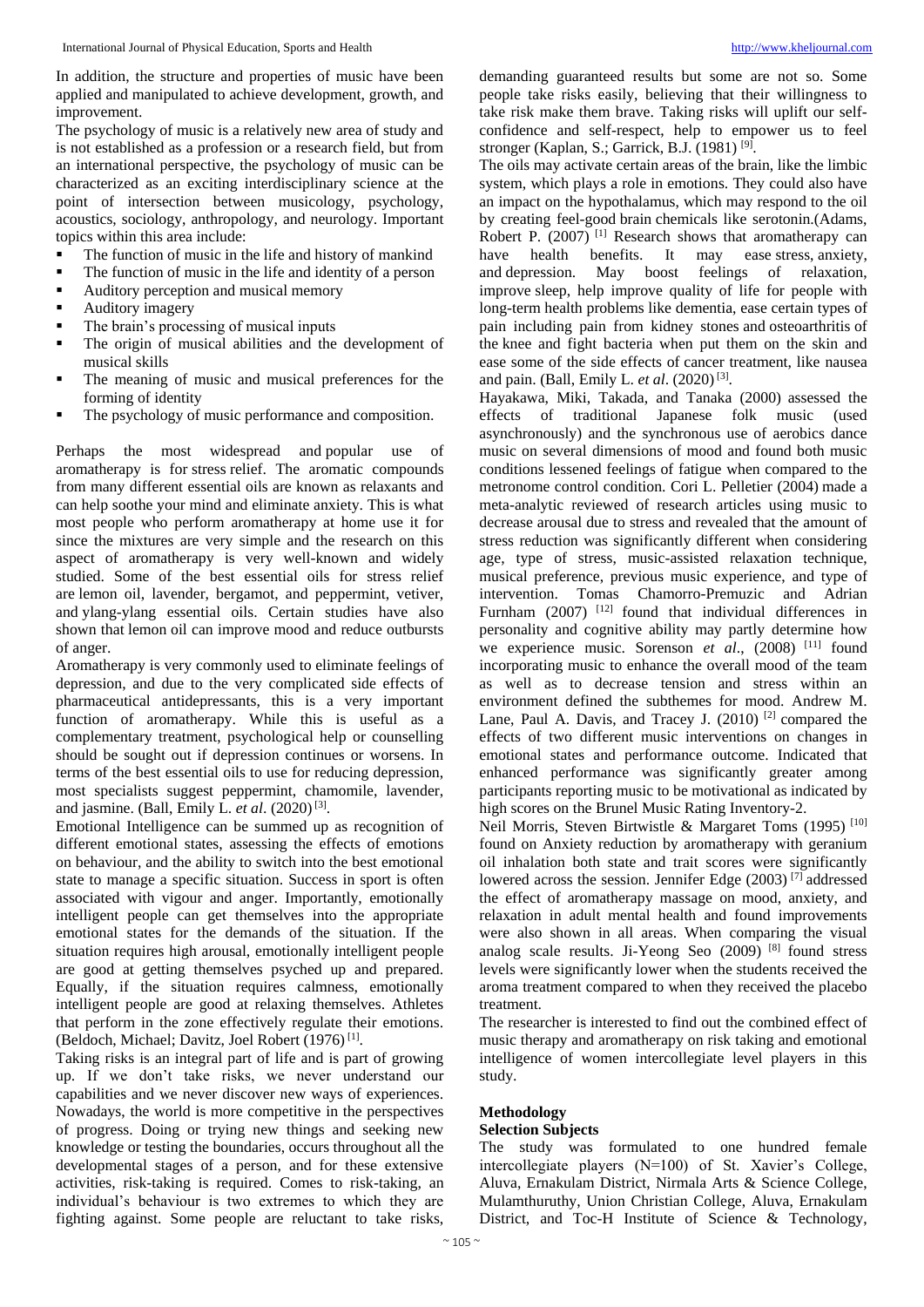#### Arakkunnam, Ernakulam District,

The age group of the subjects ranged from 18-22 years. The randomly selected subjects were equally divided into four groups (n=25) namely; Music therapy group, Aromatherapy group, Combination group, and Control group.

## **Selection of Variables**

The study was delimited to the following variables:

#### **Criterion variables**

- a. Music therapy
- b. Aromatherapy
- c. Combination of music and aromatherapy
- d. Control

## **Dependent variables**

- a. Risk Taking
- b. Emotional Intelligence

## **Experimental Design and Statistical Procedure**

The experimental design of this study was random group design. One hundred subjects were randomly selected and equally divided into three experimental groups and a control group. All the subjects were tested prior to and after the training period on selected criterion variables, aggression and stress using standard questionnaires. No attempt was made to equate the groups in any manner. Hence, to make adjustments for difference in the initial means and the adjusted post-test means for significant differences, the analysis of covariance (ANCOVA) was used. In all cases, the criterion for statistical significance was set at 0.05 level of confidence (*P*< 0.05).Whenever the 'F' ratio was found to be significant, LSD (Least Significant Difference) test was used as post-hoc test to determine which of the paired means differed significantly.

#### **Results and Discussions**

**Risk Taking:** The descriptive statistics of the Risk Taking among different therapy were presented in Table 1

**Table 1:** Descriptive Statistics of risk-taking scores among groups

| <b>Dependent Variable:</b> | <b>Risk Taking Post-test</b> | Std.             | N  |
|----------------------------|------------------------------|------------------|----|
| <b>Treatments</b>          | Mean                         | <b>Deviation</b> |    |
| Music Therapy              | 53.60                        | 5.993            | 25 |
| Aroma Therapy              | 55.48                        | 5.767            | 25 |
| Combination of MT & AT     | 55.88                        | 5.600            | 25 |
| Control Group              | 51.76                        | 6.043            | 25 |
| Total                      | 54.18                        | 5.996            |    |

The higher the mean score indicate that more risk taking the participant are. A rating of less than 45 indicates that, the participants have lack of risk taking behaviour and holds them back in many areas of their life. Mean score between 46 to 60 shows that participants have high risk taking, but confidence building strategies will help them to handle some areas more effectively. A score more than 60 shows participants outgoing approach means that participants feel at ease in most situations, but it is important to avoid complacency. The mean scores of the all the groups indicates that, more than 71% of

the participants belonging to the high risk taking group, it may be because of all the participants were athletes and regularly undergoing the different kind of physical training and facing competitions regularly.

**Table 2:** Adjusted mean and standard error of Risk Taking

| <b>Source</b>             | <b>Risk Taking Post-test</b> |       |                         |        |  |  |
|---------------------------|------------------------------|-------|-------------------------|--------|--|--|
|                           |                              | Std.  | 95% Confidence Interval |        |  |  |
| Treatments                | Mean                         | Error | Lower                   | Upper  |  |  |
|                           |                              |       | Bound                   | Bound  |  |  |
| Music Therapy             | 54.761 <sup>a</sup>          | 0.346 | 54.075                  | 55.448 |  |  |
| Aroma Therapy             | 53.091 <sup>a</sup>          | 0.352 | 52.393                  | 53.790 |  |  |
| Combination of MT &<br>AT | 58.325 <sup>a</sup>          | 0.352 | 57.626                  | 59.024 |  |  |
| Control Group             | 50.542 <sup>a</sup>          | 0.346 | 49.855                  | 51.229 |  |  |

a. Covariates appearing in the model are evaluated at the following values: Risk Taking Pre-test = 46.79.

The adjusted mean scores and standard error for the risktaking among groups have been shown in table 2.

**Table 3:** Ancova on Tests of Between-Subjects Effects Risk Taking

| <b>Dependent</b><br><b>Variable</b> | <b>Risk Taking</b>                |     |                              |   |      |                                      |  |  |  |
|-------------------------------------|-----------------------------------|-----|------------------------------|---|------|--------------------------------------|--|--|--|
| <b>Source</b>                       | <b>Type III Sum</b><br>of Squares | Df  | <b>Mean</b><br><b>Square</b> | F | Sig. | <b>Partial Eta</b><br><b>Squared</b> |  |  |  |
| Treatments                          | 739.510                           | 3   | 246.503 83.4380.000          |   |      | 0.725                                |  |  |  |
| Error                               | 280.662                           | 95  | 2.954                        |   |      |                                      |  |  |  |
| Total                               | 297106.000                        | 100 |                              |   |      |                                      |  |  |  |
| Corrected<br>Total                  | 3558.760                          | 99  |                              |   |      |                                      |  |  |  |

a. R Squared = .921 (Adjusted R Squared = .918)

The values of the means and standard deviations for the data on risk taking in different groups during post testing are shown in Table 1. Further, adjusted means and standard error for the data on risk taking of different groups during posttesting have been shown in Table 2. Table 3 shows the Fvalue for comparing the adjusted means of treatment and control groups in post-testing. Since *p*-value for F-statistics (F=83.438) is 0.000 which is less than 0.05, it was significant. Thus, the null hypothesis of no difference among the adjusted post-means for the data on risk taking between treatment groups may be rejected at 5% level. Partial Eta Squared (η2)  $= 0.725$  indicates a large effect. This means that 72.5% variability exists between groups due to treatments on variable risk taking.

Post hoc ("after this" in Latin) tests is used to uncover specific differences between three or more group means when an analysis of variance (ANOVA) F test is significant. Because criterion F is "omnibus", it will simply tell researchers that there is a difference between groups, but not between specific groups. Post hoc tests enable researchers to localize these specific differences and are calculated only if the F omnibus test is significant. The Fisher LSD test refers to the least significant difference test. The LSD test is simply the justification that if an omnibus test is performed and is meaningful, the null assumption is erroneous, as shown in Table 4.

**Table 4:** Pair wise comparison between adjusted treatment means

| <b>Dependent Variable: (I) Treatments</b> | <b>Risk Taking Post-test</b> | Mean Difference (I-J) | <b>Std. Error</b> | $\text{Sig.}^{\text{b}}$ |
|-------------------------------------------|------------------------------|-----------------------|-------------------|--------------------------|
| Music Therapy                             | Combination of MT & AT       | $-3.564*$             | 0.488             | 0.000                    |
| (M=54.761)                                | Control Group                | 4.219*                | 0.492             | 0.000                    |
| Aroma Therapy                             | Music Therapy                | $-1.670*$             | 0.499             | 0.001                    |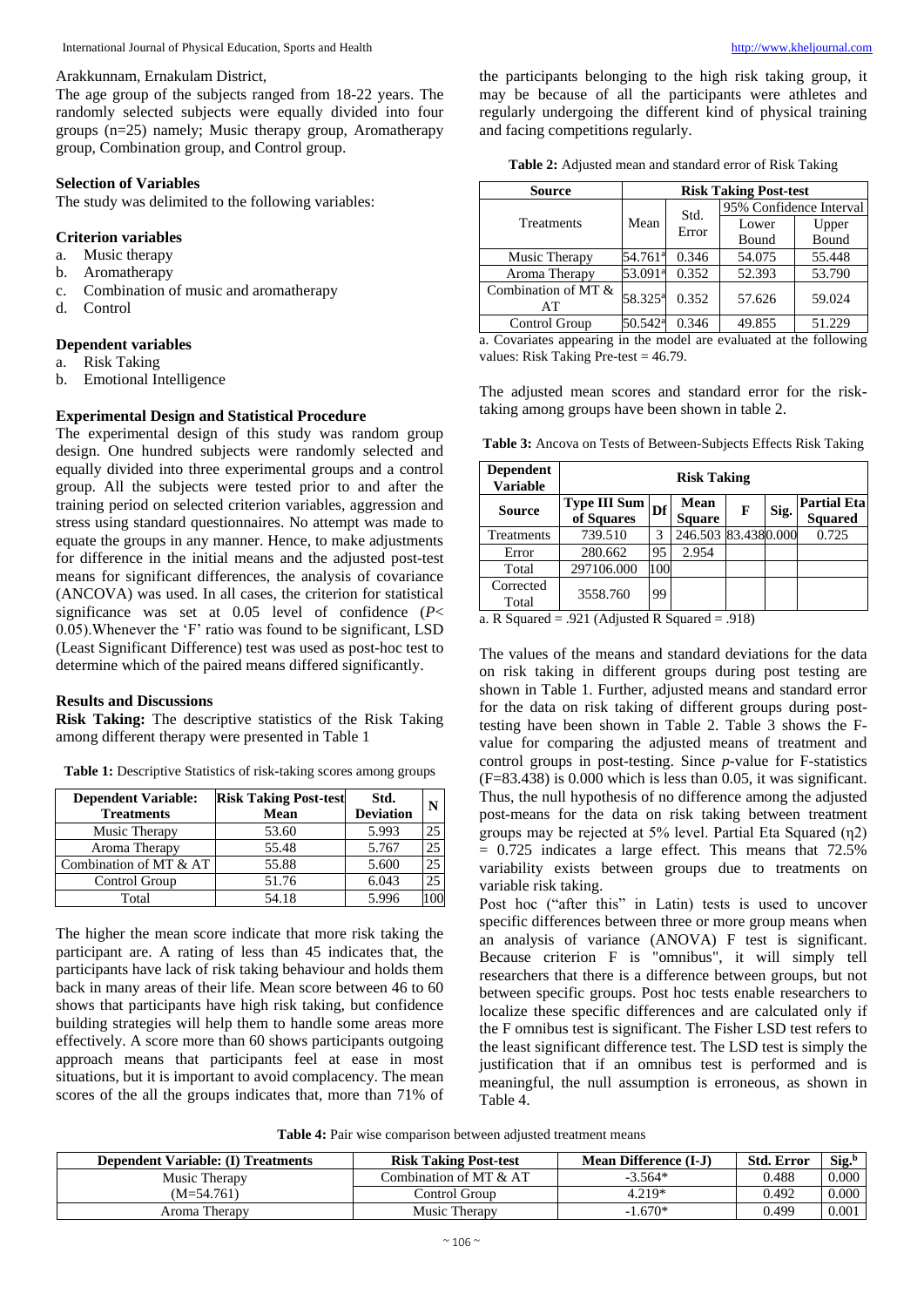International Journal of Physical Education, Sports and Health [http://www.kheljournal.com](http://www.kheljournal.com/) http://www.kheljournal.com

| $(M=53.091)$                    | Combination of MT & AT | $-5.234*$ | 0.509 | 0.000 |
|---------------------------------|------------------------|-----------|-------|-------|
|                                 | Control Group          | $2.549*$  | 0.488 | 0.000 |
| Combination of MT & AT          | Music Therapy          | $3.564*$  | 0.488 | 0.000 |
| $(M=58.325)$                    | Aroma Therapy          | $5.234*$  | 0.509 | 0.000 |
|                                 | Control Group          | $7.783*$  | 0.500 | 0.000 |
|                                 | Music Therapy          | $-4.219*$ | 0.492 | 0.000 |
| Control Group<br>$(M = 50.542)$ | Aroma Therapy          | $-2.549*$ | 0.488 | 0.000 |
|                                 | Combination of MT & AT | $-7.783*$ | 0.500 | 0.000 |

Based on estimated marginal means, \*The mean difference is significant at the .05 level. <sup>b</sup> Adjustment for multiple comparisons: Least Significant Difference (equivalent to no adjustments).

Post hoc analyses using the LSD post hoc criterion for significance indicated that the mean gain in risk taking of aroma therapy was significantly lower among the treatment groups  $(M = 53.091)$  than in the other two treatment conditions (music and aroma therapy)combined ( $M = 54.761$ 

and  $M = 50.325$  respectively) and significantly differ with other all treatment conditions.

An illustration of the estimated marginal means between treatments is given in Figure 1.



**Fig 1:** Profile Plots of Estimated Marginal Means on Risk Taking

#### **Sports Emotional Intelligence**

The descriptive statistics of the sports emotional intelligence among different therapy were presented in Table 5.

**Table 5:** Descriptive Statistics of sports emotional intelligence scores among groups

| <b>Dependent Variable:</b><br><b>Treatments</b> | <b>Sports Emotional</b><br><b>Intelligence Post-test Mean Deviation</b> | Std.   | N  |
|-------------------------------------------------|-------------------------------------------------------------------------|--------|----|
| Music Therapy                                   | 195.00                                                                  | 38.161 | 25 |
| Aroma Therapy                                   | 174.60                                                                  | 35.529 | 25 |
| Combination of MT &<br>AT                       | 184.20                                                                  | 34.661 | 25 |
| Control Group                                   | 171.44                                                                  | 39.882 | 25 |
| Total                                           | 181.31                                                                  | 37.700 |    |

The higher the mean score indicate that more emotional intelligence the participant are. A rating of less than 120 indicates that, the participants have lack of emotional intelligence and holds them back in many areas of their life. Mean score between 121 to 200 shows that participants have high sports emotional intelligence, but confidence building strategies will help them to handle some areas more effectively. More than 200 shows participants outgoing

approach means that participants feel at ease in most situations, but it is important to avoid complacency. The mean scores of the all the groups indicates that, more than 69% of the participants belonging to the high emotional intelligence, it may be because of all the participants were athletes and regularly undergoing the different kind of physical training and facing competitions regularly.

**Table 6:** Adjusted mean and standard error of Sports Emotional Intelligence

| <b>Source</b>               | <b>Sports Emotional Intelligence Post-test</b> |       |                                      |                         |  |  |  |
|-----------------------------|------------------------------------------------|-------|--------------------------------------|-------------------------|--|--|--|
| <b>Treatments</b>           | <b>Mean</b>                                    | Std.  |                                      | 95% Confidence Interval |  |  |  |
|                             |                                                |       | <b>Error Lower Bound Upper Bound</b> |                         |  |  |  |
| Music Therapy               | 183.473 <sup>a</sup>                           | 2.918 | 177.679                              | 189.267                 |  |  |  |
| Aroma Therapy               | 180.647 <sup>a</sup>                           | 2.888 | 174.914                              | 186.380                 |  |  |  |
| Combination of MT<br>$&$ AT | 194.404 <sup>a</sup>                           | 2.909 | 188.628                              | 200.180                 |  |  |  |
| Control Group               | 166.716 <sup>a</sup>                           | 2.883 | 160.992                              | 172.440                 |  |  |  |

a. Covariates appearing in the model are evaluated at the following values: Sports Emotional Intelligence- Pre-test = 143.20.

The adjusted mean scores and standard error for the emotional intelligence among groups have been shown in table 6.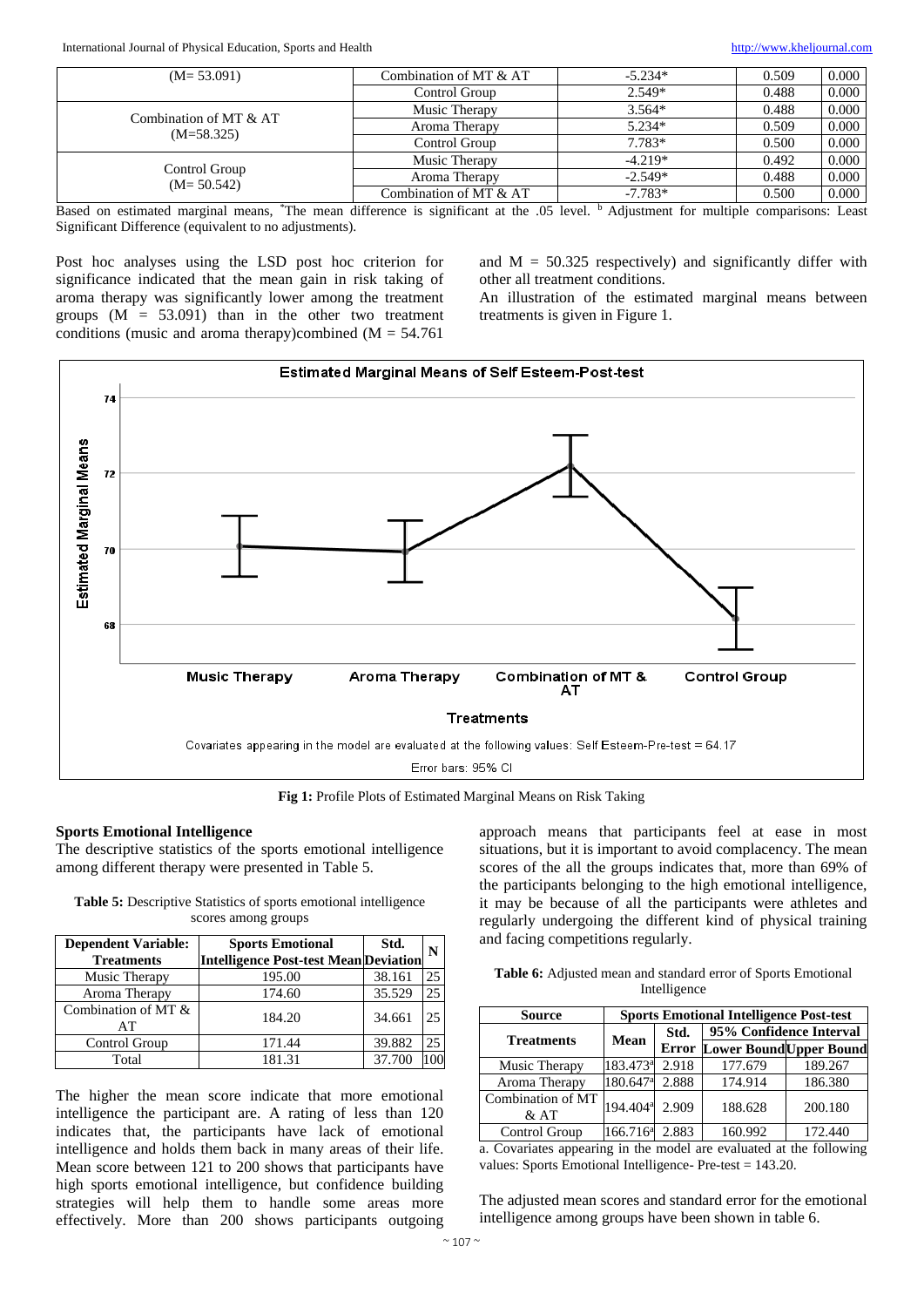#### International Journal of Physical Education, Sports and Health [http://www.kheljournal.com](http://www.kheljournal.com/)

**Table 7:** Ancova on Tests of Between-Subjects Effects Sports Emotional Intelligence

| <b>Dependent</b><br><b>Variable</b> | <b>Sports Emotional Intelligence</b> |     |                       |   |      |                                      |  |  |  |
|-------------------------------------|--------------------------------------|-----|-----------------------|---|------|--------------------------------------|--|--|--|
| <b>Source</b>                       | Type III Sum<br>of Squares           | Df  | Mean<br><b>Square</b> | F | Sig. | <b>Partial Eta</b><br><b>Squared</b> |  |  |  |
| Treatments                          | 9582.129                             | 3   | 3194.043 15.4430.000  |   |      | 0.328                                |  |  |  |
| Error                               | 19648.618                            | 95  | 206.828               |   |      |                                      |  |  |  |
| Total                               | 3428041.000                          | 100 |                       |   |      |                                      |  |  |  |
| Corrected<br>Total                  | 140709.390                           | 99  |                       |   |      |                                      |  |  |  |

a. R Squared = .860 (Adjusted R Squared = .854)

The values of the means and standard deviations for the data on sports emotional intelligence in different groups during post testing are shown in Table 5. Further, adjusted means and standard error for the data on sports emotional intelligence of different groups during post-testing have been shown in Table 6. Table 7 shows the F-value for comparing the adjusted means of treatment and control groups in post-testing. Since  $p$ -value for F-statistics (F=15.443) is 0.000 which is less than 0.05, it was significant. Thus, the null hypothesis of no difference among the adjusted post-means for the data on sports emotional intelligence between treatment groups may be rejected at 5% level. Partial Eta Squared  $(\eta_2) = 0.328$ indicates a large effect. This means that 32.8% variability exists between groups due to treatments on variable sports emotional intelligence.

Post hoc ("after this" in Latin) tests is used to uncover specific differences between three or more group means when an analysis of variance (ANOVA) F test is significant. Because criterion F is "omnibus", it will simply tell researchers that there is a difference between groups, but not between specific groups. Post hoc tests enable researchers to localize these specific differences and are calculated only if the F omnibus test is significant. The Fisher LSD test refers to the least significant difference test. The LSD test is simply the justification that if an omnibus test is performed and is meaningful, the null assumption is erroneous, as shown in Table 8.

|  |  |  |  |  |  | <b>Table 8:</b> Pairwise comparison between adjusted treatment means |  |
|--|--|--|--|--|--|----------------------------------------------------------------------|--|
|  |  |  |  |  |  |                                                                      |  |

| <b>Dependent Variable: (I) Treatments</b> | <b>Sports Emotional Intelligence Post-test</b> | <b>Mean Difference (I-J)</b> | Std. Error | Sig. <sup>b</sup> |
|-------------------------------------------|------------------------------------------------|------------------------------|------------|-------------------|
|                                           | Aroma Therapy                                  | 2.826                        | 4.137      | 0.496             |
| Music Therapy<br>$(M=183.473)$            | Combination of MT & AT                         | $-10.931*$                   | 4.173      | 0.010             |
|                                           | Control Group                                  | $16.757*$                    | 4.078      | 0.000             |
|                                           | Music Therapy                                  | $-2.826$                     | 4.137      | 0.496             |
| Aroma Therapy<br>$(M=180.647)$            | Combination of MT & AT                         | $-13.757*$                   | 4.072      | 0.001             |
|                                           | Control Group                                  | 13.931*                      | 4.094      | 0.001             |
| Combination of MT & AT                    | Music Therapy                                  | $10.931*$                    | 4.173      | 0.010             |
| $(M=194.404)$                             | Aroma Therapy                                  | 13.757*                      | 4.072      | 0.001             |
|                                           | Control Group                                  | 27.688*                      | 4.118      | 0.000             |
|                                           | Music Therapy                                  | $-16.757*$                   | 4.078      | 0.000             |
| Control Group<br>$(M=166.716)$            | Aroma Therapy                                  | $-13.931*$                   | 4.094      | 0.001             |
|                                           | Combination of MT & AT                         | $-9.591*$                    | 1.283      | 0.000             |

Based on estimated marginal means, \*the mean difference is significant at the .05 level. <sup>b</sup> Adjustment for multiple comparisons: Least Significant Difference (equivalent to no adjustments).

Post hoc analyses using the LSD post hoc criterion for significance indicated that the mean gain in sports emotional intelligence of aroma therapy was significantly lower among the treatment groups  $(M = 180.647)$  than in the other two treatment conditions (music and aroma therapy)combined M  $= 183.473$  and (M  $= 107.163$  respectively) and significantly differ with other all treatment conditions.

An illustration of the estimated marginal means between treatments is given in Figure 2.



**Fig 2:** Profile Plots of Estimated Marginal Means on Sports Emotional Intelligence